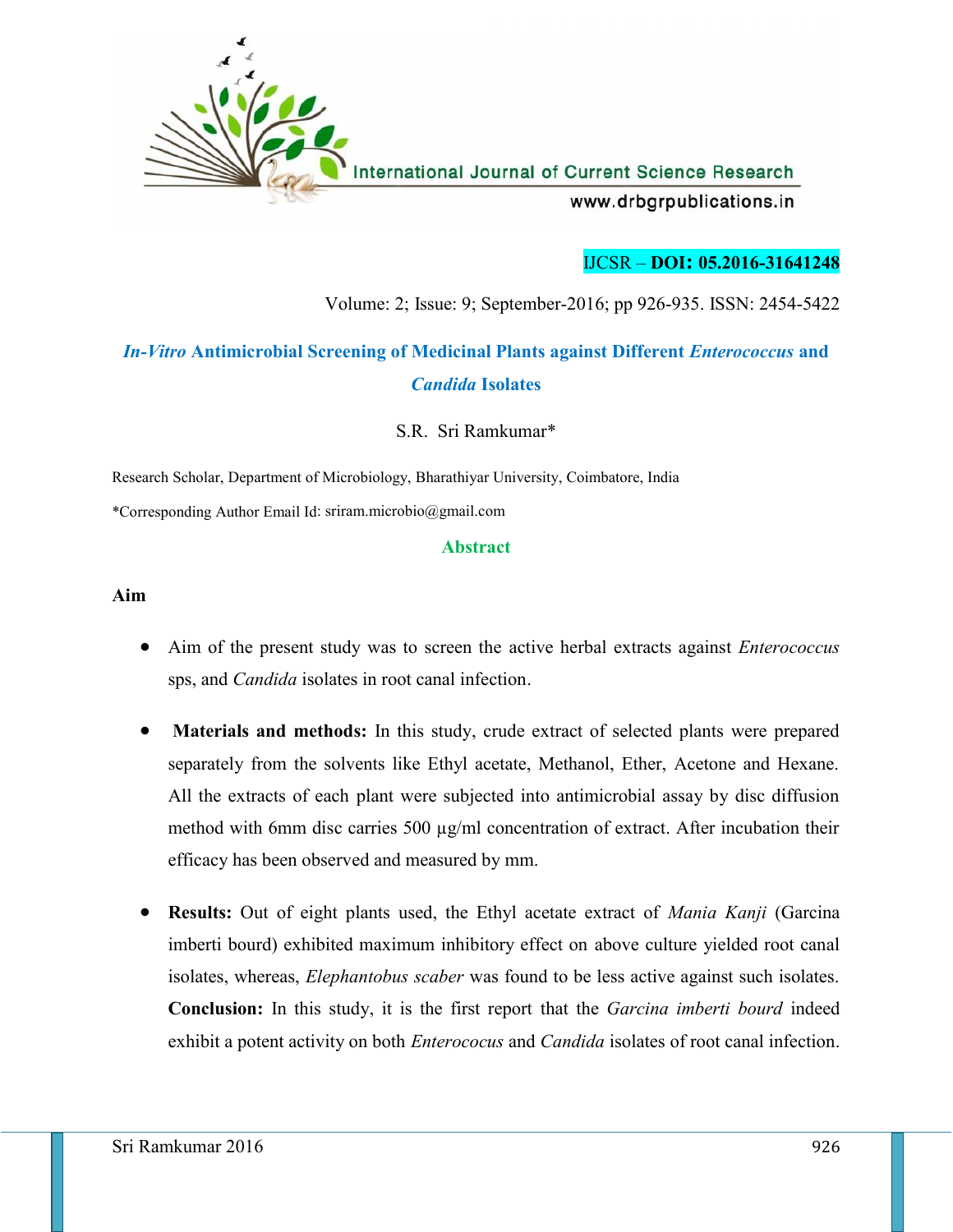#### **Introduction**

The medicinal plants are being traditionally used for treating infectious and non-infectious disease, as it is safe as well as less cost (Dahanukar, *et al*. 2000). The medicinal plants containing the chemical constituents are capable of inducing physiological action of human body (Xavier and Rajeswari 2013). Plants and plant products are widely applied for the treatment of wound healing, helminthic and some inflammatory diseases (Sunita, 2011). Hence, the people are highly fervent on using such medicinal plants in order to extent their healthy life with rejoice as it is more effective and less toxic drugs (Supreetha, *et al.,* 2011).

But chemically synthesized drugs have some potential to diminish the growth of normal flora of human body (Kanso Iwaki, *et al.,* 2006), thereby which also responsible for impaired defense mechanism to the host. The continuous usage of such antimicrobial agents causes the alteration of physiological and metabolic activities of microbes to become resistant (Jarvinen *et al.,* 1993). This condition may leads towards immunity of feeble in host, which results in favoring the growth of opportunistic microorganisms (Neelam Mittal and Jyoti Jain, 2013). Therefore, Eradication of such infectious organisms is a challenging task. In oral cavity, opportunistic infections like periodontitics and endodontitics are very common problem caused by *Enterococcus* species and *Candida* species. If not properly treated which ends in extraction of teeth. So the treatment of endodontic infection is seems to be an object of challenge among the dental professionals. To overcome this problem, various researches have been carried out towards root canal infections. The present study is a trial to find out the suitable plants for formulating herbal irrigant to treat endodontic infections.

#### **Materials and Methods**

Herbal plants, *Achyranthes aespera, Solanum Xanthocarpum solanum nigrum, Psidium guajava, Garcinia imberti bourd, Elephantobus scaber, Coleus aromaticus* and *Mentha pipertia (Figure-)* were collected from in and around Kanyakumari District, Tamil Nadu, and the plants were identified by Dr. R. Ramasubu (Botanist), Gandhigram rural institute, Department of Biology. Gandhigram Deemed University, Dindugal. Such voucher specimen as stored in the same department.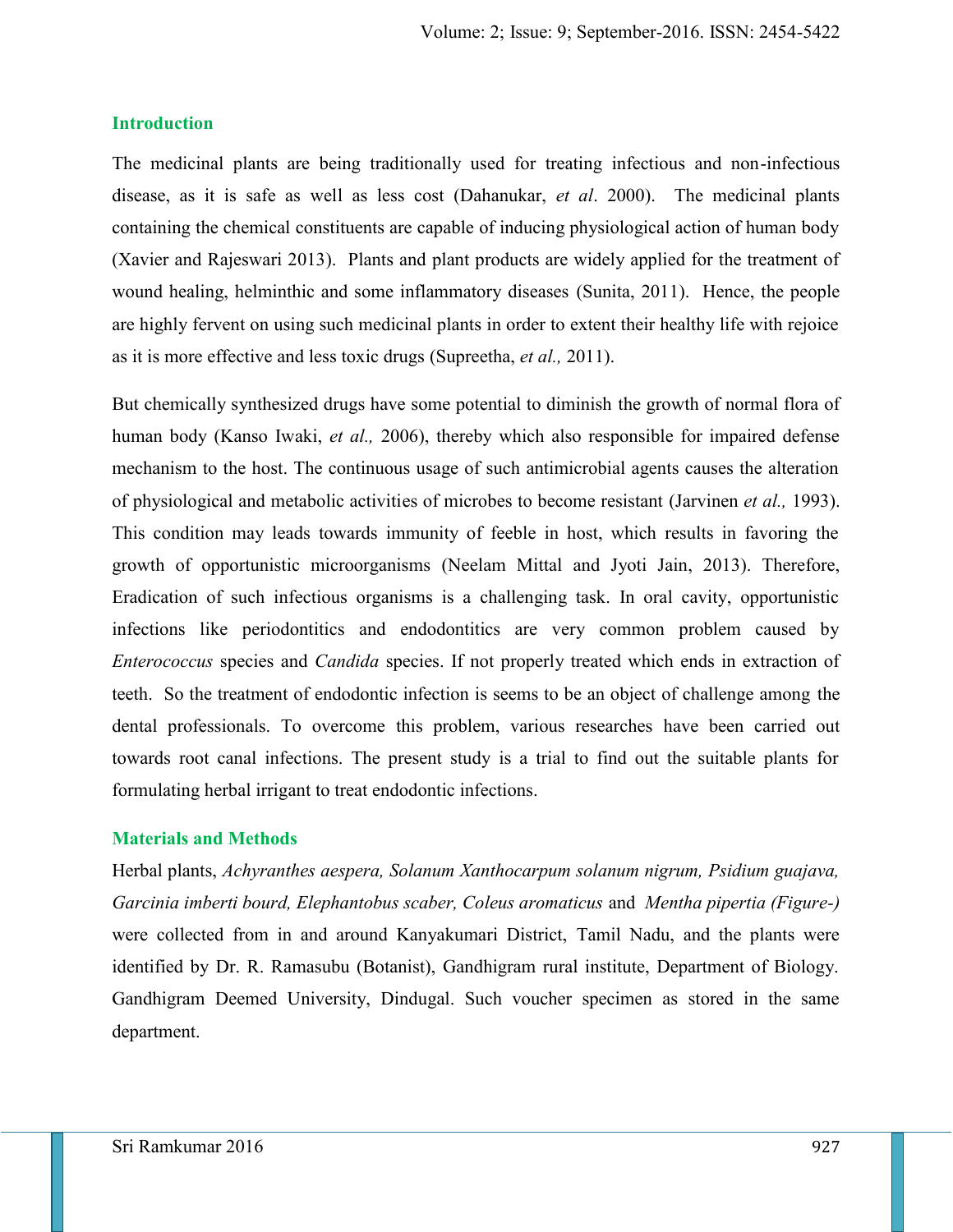### **Microbial cultures**

Root canal pathogens *Enterococcus faecalis, E. faecium, Candida albicans, C. crusei,* and *C. tropicalis* have been isolated and identified through molecular study.

### **Extraction method**

Each shadow dried powdered plant leaves were subjected into to fractionation method of extract preparation by using soxhlet extractor. In this, crude extracts were prepared by dissolving 100 g of each plant powder into 200 ml of methanol initially and the experimental set up was run for 3 days. Then the methanol solvent was evaporated by using rotatory evaporator, followed by the sequential fractionation was performed by using the same volume of hexane, ethyl acetate, ether, acetone. Allow the solvents to be evaporated at 40°C using rotatory evaporator. Then the extracts were filtered twice by using Whatman's no 1 filter paper. Eventually the dried or pasty extracts were stored for further use.

### **Disk diffusion method**

Disc diffusion method was used to evaluate the antimicrobial activity in which 0.1 ml of diluted inoculums of  $10^8$  CFU/ml of 24 hours isolates were swabbed on Muller Hinton Agar plates, followed by 6 mm disc carries known concentration  $(50\mu l/500 \mu g)$  of each extracts were placed. Chlorohexidin (5  $\mu$ ) is used as positive control and (50  $\mu$ l/DMSO<sub>4</sub>) used as negative control for evaluating the efficacy. The zones of inhibition were measured after 24 hours incubation at  $37^{\circ}$ C.



### **Results**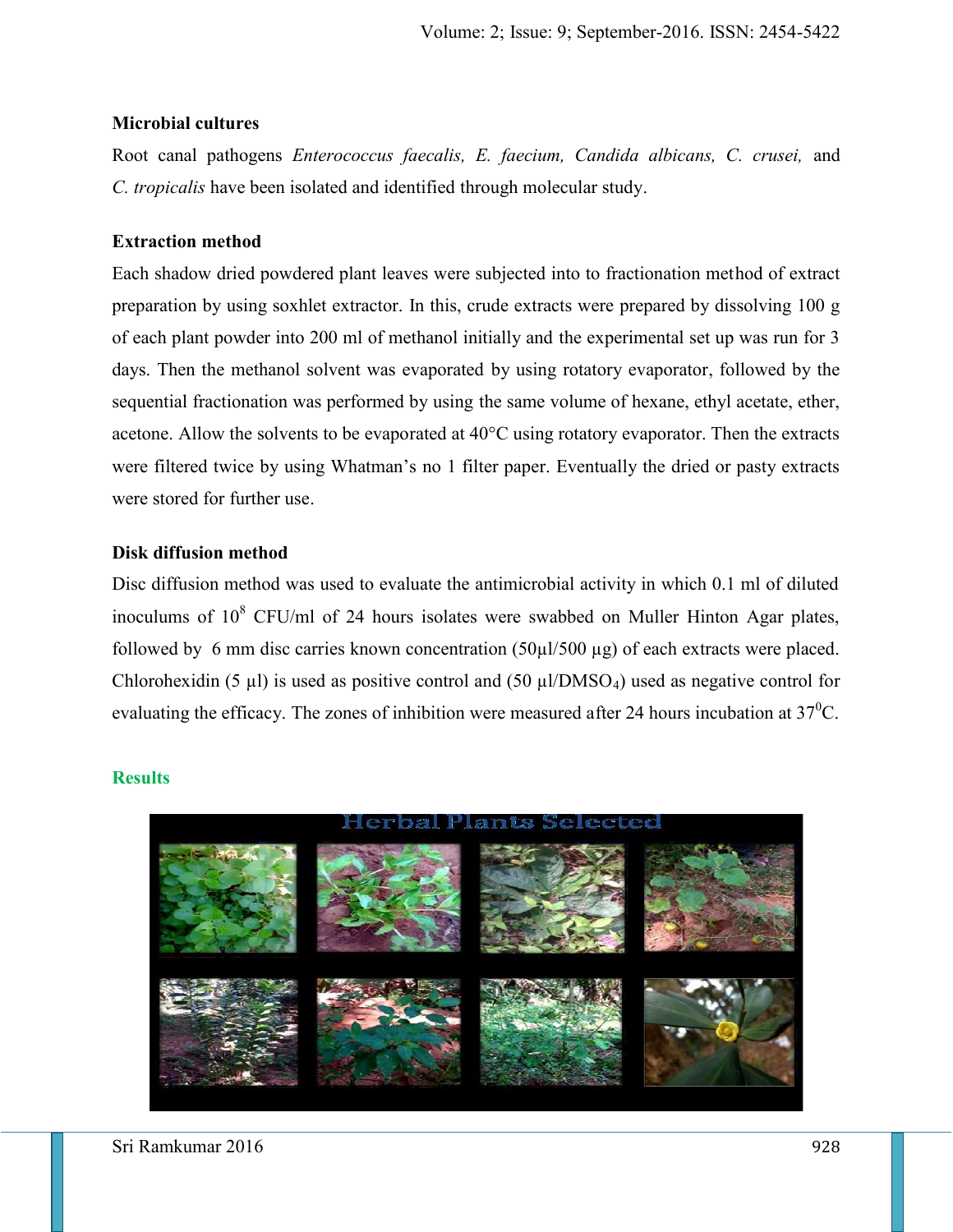In this study activity of the traditionally used medicinal plants and chlorohexidine (positive control) on Enterococcus and Candida isolates were measured and tabulated in Table 1. Out of 8 plants used, Garciniagimberti bourd has been found to have highest inhibitory effect on the isolates this is the first report that the plant has such ability towards the pathogen, whereas Elephentobus scaber showed minimum inhibitory activity. No other plant extracts were produced significance results. Therefore, the Garciniagimberti bourd has been high lightened further to test its efficacy on yielded isolates. In these, ethyl acetate extract of Garciniagimberti bourd (500 µg) exhibited maximum inhibitory activity followed by methanol extracts has been shown to have significant effect in comparison to ether and acetone extracts of the same plant. But the hexane extract of the above plant merely not produced affordable result. Despite apparently the ethyl acetate extract of above plants showed maximum activity against both isolates. The activity is found to be less in *Candida* species in comparison to *Enterococcus* species.

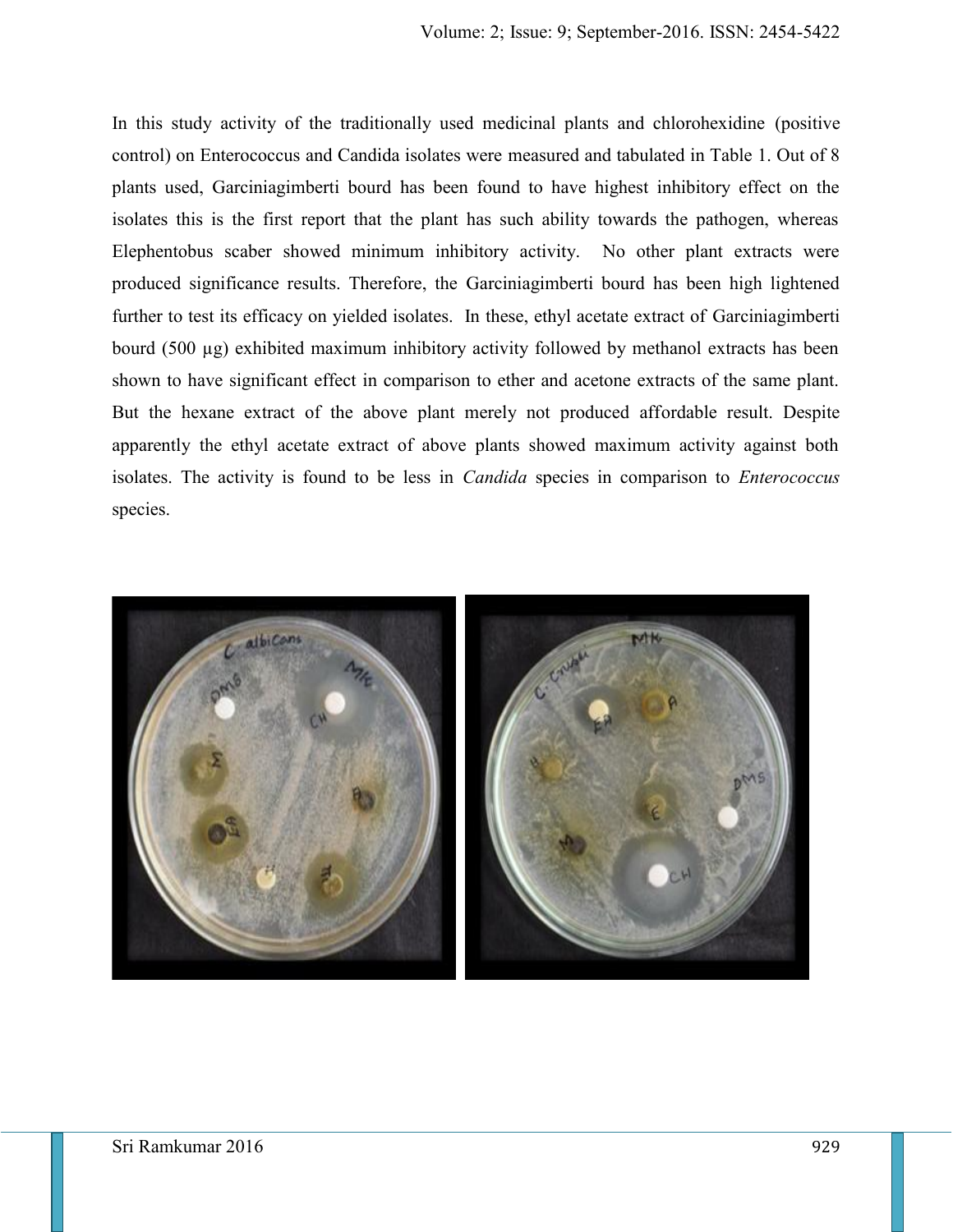



- *a) Candida albicans*
- b) *C. crusei*
- *c) C. tropicalis*
- *d) E. faecalis*
- *e) E. faeciu*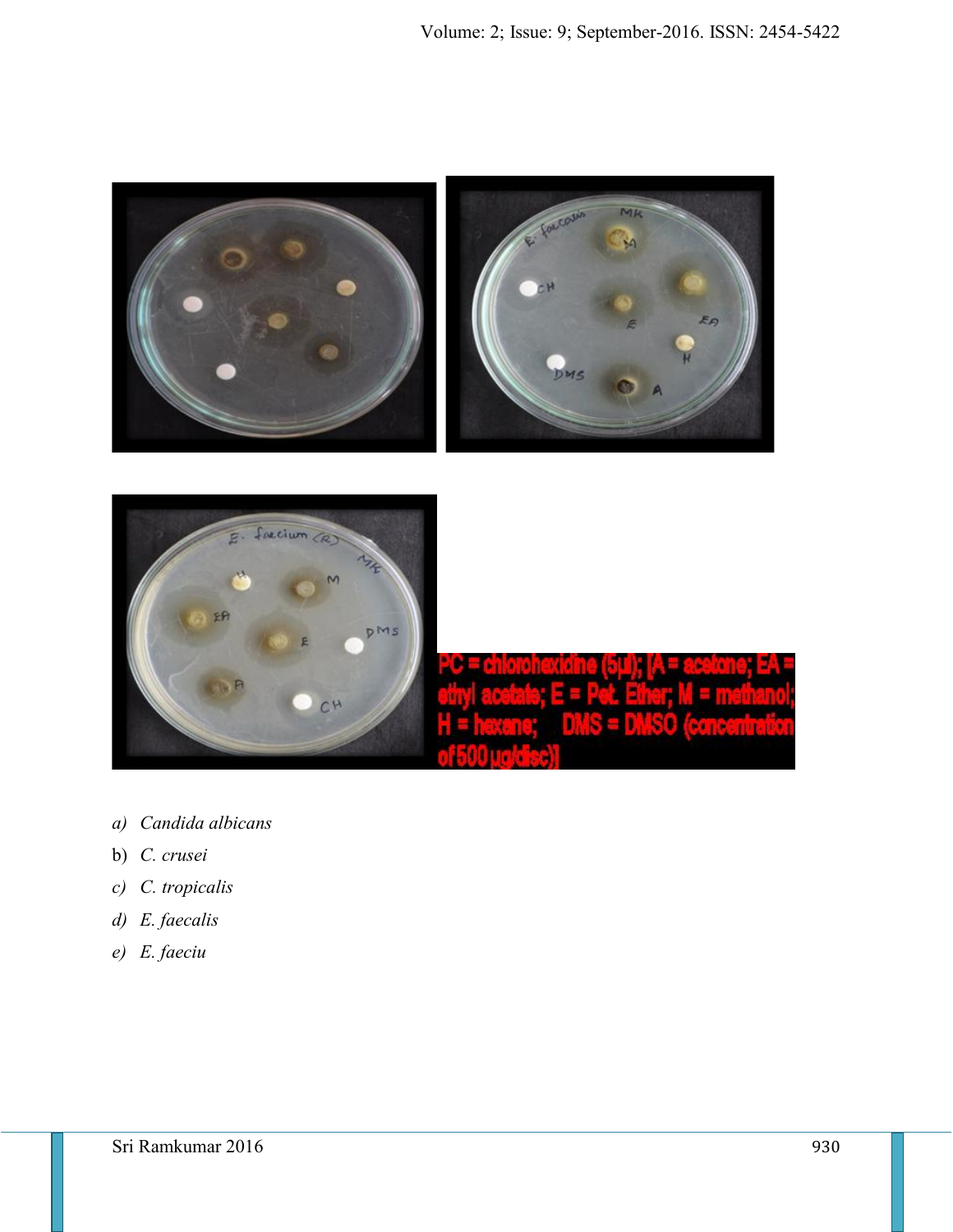| <b>Plants</b>            | Ethyl acetate (500 $\mu$ g) / 50 $\mu$ l |                          |                                  | Methanol (500 µg) /<br>$50\mu$ |                                  |                                  | Acetone (500 µg) /<br>50µl       |                                  |                          | Ether (500 $\mu$ g) / 50 $\mu$ l |                          | chloroforms<br>$(500 \mu g)$ /<br>$50\mu$ |                                  |                                  | Control<br>$\ddot{\phantom{1}}$<br>$(5 \mu l)$ (50<br>μl) |                                  |          |                          |
|--------------------------|------------------------------------------|--------------------------|----------------------------------|--------------------------------|----------------------------------|----------------------------------|----------------------------------|----------------------------------|--------------------------|----------------------------------|--------------------------|-------------------------------------------|----------------------------------|----------------------------------|-----------------------------------------------------------|----------------------------------|----------|--------------------------|
| Achyranthes aespera      | E.faecalis                               | $\blacksquare$           | $\sim$                           | $\omega$                       | $^{++}$                          | $^{++}$                          | $^{++}$                          | $\ddot{}$                        | $+$                      | $\ddot{}$                        | $\blacksquare$           | $\blacksquare$                            | $\blacksquare$                   | $\ddot{}$                        | $\blacksquare$                                            | $\omega$                         | $^{+++}$ | $\sim$                   |
|                          | E.faecum                                 | $\blacksquare$           | $\sim$                           | $\blacksquare$                 | $^{++}$                          | $^{++}$                          | $^{++}$                          | $\sim$                           | $\sim$                   | $\overline{\phantom{a}}$         | $\sim$                   | $\blacksquare$                            | $\overline{\phantom{a}}$         |                                  | $\blacksquare$                                            | $\overline{\phantom{a}}$         | $^{++}$  | $\sim$                   |
|                          | C.albicans                               | $^+$                     | $+$                              | $^+$                           | $\ddot{}$                        | $+$                              | $^+$                             | $\blacksquare$                   | $\blacksquare$           | $\blacksquare$                   | $\overline{\phantom{a}}$ | $\overline{\phantom{a}}$                  | $\overline{\phantom{a}}$         | $\bf{+}$                         | $\ddot{}$                                                 | $\begin{array}{c} + \end{array}$ | $^{+++}$ | $\blacksquare$           |
|                          | C.tropicali                              | $\blacksquare$           | $\sim$                           | $\omega$                       | $\omega$                         | $\sim$                           | $\Box$                           | $\omega$                         | $\sim$                   | $\blacksquare$                   | $\omega$                 | $\blacksquare$                            | $\overline{\phantom{a}}$         | $\,$ +                           | $\ddot{}$                                                 | $\begin{array}{c} + \end{array}$ | $^{+++}$ | $\sim$                   |
|                          | C.krusei                                 | $\blacksquare$           | $\sim$                           | $\blacksquare$                 | $\sim$                           | $\sim$                           | $\omega$                         | $\sim$                           | $\overline{a}$           | $\blacksquare$                   | $\sim$                   | $\overline{a}$                            | $\sim$                           | $\sim$                           | $\overline{\phantom{a}}$                                  | $\overline{\phantom{a}}$         | $^{+++}$ | $\sim$                   |
| Solamnum<br>xanthocarpum | E.faecalis                               | $\ddot{}$                | $\ddot{}$                        | $\ddot{}$                      | $^{++}$                          | $^{++}$                          | $+$                              | $\ddot{}$                        |                          | $\ddot{}$                        | $\ddot{}$                | $+$                                       | $^{++}$                          | $\sim$                           | $\blacksquare$                                            | $\sim$                           | $^{+++}$ | $\blacksquare$           |
|                          | E.faecum                                 | $\ddot{}$                | $\ddot{}$                        | $\ddot{}$                      | $^{++}$                          | $^{++}$                          | $+ -$                            | $\ddot{}$                        | ÷,                       | $\ddot{}$                        | $^{++}$                  | $+$                                       | $\ddot{}$                        | $\sim$                           | $\Box$                                                    | $\ddot{}$                        | $^{+++}$ | $\blacksquare$           |
|                          | C.albicans                               | $\ddot{}$                | $\ddot{}$                        | $\left. +\right.$              | $\ddot{}$                        | $\ddot{}$                        | $\begin{array}{c} + \end{array}$ | $\overline{\phantom{a}}$         | $\ddot{}$                | $\overline{\phantom{a}}$         | $+$                      | $\blacksquare$                            | $\begin{array}{c} + \end{array}$ | $\overline{\phantom{a}}$         | $\overline{\phantom{a}}$                                  | $\overline{\phantom{a}}$         | $^{+++}$ | $\overline{\phantom{a}}$ |
|                          | C.tropicali                              | $\blacksquare$           | $\sim$                           | $\blacksquare$                 | $\ddot{}$                        | $\sim$                           | $\ddot{}$                        | $\sim$                           | $\overline{a}$           | $\sim$                           | $\sim$                   | $\overline{a}$                            | $\ddot{}$                        | $\sim$                           | $\ddot{}$                                                 | $\blacksquare$                   | $^{+++}$ | $\sim$                   |
|                          | C.krusei                                 | $\blacksquare$           | $\sim$                           | $\sim$                         | $\sim$                           | $\sim$                           | $\bar{a}$                        | $\sim$                           | $\sim$                   | $\blacksquare$                   | $\ddot{}$                | $\blacksquare$                            | $\overline{\phantom{a}}$         | $\overline{\phantom{a}}$         | $\blacksquare$                                            | $\sim$                           | $^{+++}$ | $\sim$                   |
| Solanum Nigrum           | E.faecalis                               | $^+$                     | $\ddot{}$                        | $\left. +\right.$              | $^{++}$                          | $\sim$                           | $\ddot{}$                        | $\begin{array}{c} + \end{array}$ | $\ddot{}$                | $\blacksquare$                   | $\ddot{}$                | $\ddot{}$                                 | $\begin{array}{c} + \end{array}$ | $\sim$                           | $\blacksquare$                                            | $\begin{array}{c} + \end{array}$ | $^{+++}$ | $\omega$                 |
|                          | E.faecum                                 | $\ddot{}$                | $\ddot{}$                        | $\ddot{}$                      | $\sim$                           | $\ddot{}$                        | $\begin{array}{c} + \end{array}$ | $\sim$                           | ÷,                       | $\Box$                           | $\sim$                   | $\ddot{}$                                 | $\bar{\phantom{a}}$              | $\ddot{}$                        | $\Box$                                                    | $\sim$                           | $^{+++}$ | $\blacksquare$           |
|                          | C.albicans                               | $\ddot{}$                | $\ddot{}$                        | $\ddot{}$                      | $\ddot{}$                        | $\bf{+}$                         | $^{++}$                          | $\ddot{}$                        | $\ddot{}$                | $\blacksquare$                   | $\ddot{}$                | $\overline{\phantom{a}}$                  | $\ddot{}$                        | $\overline{\phantom{a}}$         | $\ddot{}$                                                 | $\overline{\phantom{a}}$         | $^{+++}$ | $\overline{\phantom{a}}$ |
|                          | C.tropicali                              | $\blacksquare$           | $\sim$                           | $\blacksquare$                 | $\blacksquare$                   | $\sim$                           | $\ddot{}$                        | $\ddot{}$                        | $\ddot{}$                | $\omega$                         | $\ddot{}$                | $\ddot{}$                                 | $\ddot{}$                        | $\sim$                           | $\blacksquare$                                            | $\omega$                         | $^{+++}$ | $\sim$                   |
|                          | C.krusei                                 | $\blacksquare$           | $\overline{\phantom{a}}$         | $\blacksquare$                 | $\ddot{}$                        | $\ddot{}$                        | $\blacksquare$                   | $\sim$                           | $\sim$                   | $\begin{array}{c} + \end{array}$ | $\sim$                   | $\blacksquare$                            | $\ddot{}$                        | $\overline{\phantom{a}}$         | $\blacksquare$                                            | $\overline{\phantom{a}}$         | $^{+++}$ | $\sim$                   |
| Psidium gujava           | E.faecalis                               | $^{++}$                  | $\sim$                           | $\blacksquare$                 | $\sim$                           | $\sim$                           | $\overline{\phantom{a}}$         | $\sim$                           | $+$                      | $\overline{\phantom{a}}$         | $\sim$                   | $\overline{\phantom{a}}$                  | $\overline{\phantom{a}}$         | $\ddot{}$                        | $\Box$                                                    | $\blacksquare$                   | $+++$    | $\blacksquare$           |
|                          | E.faecum                                 | $^{++}$                  | $\ddot{}$                        | $^+$                           | $\overline{\phantom{a}}$         | $\overline{\phantom{a}}$         | $\overline{\phantom{a}}$         | $\overline{\phantom{a}}$         | $\blacksquare$           | $\overline{\phantom{a}}$         | $\ddot{}$                | $\Box$                                    | $\overline{\phantom{a}}$         | $\overline{\phantom{a}}$         | $\overline{\phantom{a}}$                                  | $\overline{\phantom{a}}$         | $^{+++}$ | $\blacksquare$           |
|                          | C.albicans                               | $\overline{\phantom{a}}$ | $\sim$                           | $\overline{\phantom{a}}$       | $\overline{\phantom{a}}$         | $\begin{array}{c} + \end{array}$ | $\overline{\phantom{a}}$         | $\overline{\phantom{a}}$         | $\overline{a}$           | $\blacksquare$                   | $\overline{\phantom{a}}$ | $\blacksquare$                            | $\ddot{}$                        | $\overline{\phantom{a}}$         | $\overline{\phantom{a}}$                                  | $\overline{\phantom{a}}$         | $^{+++}$ | $\overline{\phantom{a}}$ |
|                          | C.tropicali                              | $\overline{a}$           | $\ddot{}$                        | $\overline{a}$                 | $\sim$                           | $\sim$                           | $\overline{a}$                   | $\overline{a}$                   | $\sim$                   | $\sim$                           | $\overline{a}$           | $\overline{a}$                            | $\sim$                           | $\sim$                           | $\overline{a}$                                            | $\omega$                         | $^{+++}$ | $\mathcal{L}$            |
|                          | C.krusei                                 | $\blacksquare$           | $\overline{\phantom{a}}$         | $\sim$                         | $\sim$                           | $\sim$                           | $\ddot{}$                        | $\blacksquare$                   | $\sim$                   | $\overline{\phantom{a}}$         | $\blacksquare$           | $\sim$                                    | $\blacksquare$                   | $\sim$                           | $\sim$                                                    | $\sim$                           | $^{+++}$ | $\blacksquare$           |
| Garcinia gymberti bourd  | E.faecalis                               | $^{+++}$                 | $^{+++}$                         | $^{+++}$                       | $^{+++}$                         | $^{+++}$                         | $^{+++}$                         | $^{+++}$                         | $^{+++}$                 | $^{+++}$                         | $^{+++}$                 | $^{+++}$                                  | $^{+++}$                         | ÷,                               | $\blacksquare$                                            | $\overline{\phantom{a}}$         | $^{+++}$ | $\blacksquare$           |
|                          | E.faecum                                 | $^{+++}$                 | $^{+++}$                         | $^{+++}$                       | $^{+++}$                         | $^{+++}$                         | $^{+++}$                         | $\blacksquare$                   | L,                       | $\blacksquare$                   | $^{+++}$                 | $^{+++}$                                  | $^{+++}$                         | $\sim$                           | $\Box$                                                    | $\blacksquare$                   | $^{+++}$ | $\blacksquare$           |
|                          | C.albicans                               | $^{+++}$                 | $^{+++}$                         | $^{+++}$                       | $^{+++}$                         | $^{+++}$                         | $^{+++}$                         | $\begin{array}{c} + \end{array}$ | $^{+}$                   | $\bf{+}$                         | $^{+++}$                 | $^{+++}$                                  | $^{+++}$                         | $\sim$                           | $\blacksquare$                                            | $\overline{\phantom{a}}$         | $^{+++}$ | $\omega$                 |
|                          | C.tropicali                              | $^{+++}$                 | $^{+++}$                         | $^{+++}$                       | $^{+++}$                         | $^{+++}$                         | $^{+++}$                         | $\omega$                         | $\blacksquare$           | $\omega$                         | $\sim$                   | $\sim$                                    | $\omega$                         | $\sim$                           | $\omega$                                                  | $\overline{\phantom{a}}$         | $^{+++}$ | $\sim$                   |
|                          | C.krusei                                 | $^{+++}$                 | $^{+++}$                         | $^{+++}$                       | $\overline{\phantom{a}}$         | $\sim$                           | $\overline{\phantom{a}}$         | $+$                              | $+$                      | $+$                              | $^{+++}$                 | $^{+++}$                                  | $^{+++}$                         | $\overline{a}$                   | $\overline{\phantom{a}}$                                  | $\sim$                           | $^{+++}$ | $\blacksquare$           |
| Elephantobus scaber      | E.faecalis                               | $\ddot{}$                | $\begin{array}{c} + \end{array}$ | $\left. +\right.$              | $\ddot{}$                        |                                  | ÷,                               | $\blacksquare$                   | $\ddot{}$                | $\overline{\phantom{a}}$         | $\overline{\phantom{a}}$ | $\ddot{}$                                 | $\bar{\phantom{a}}$              | $\begin{array}{c} + \end{array}$ | $\ddot{}$                                                 | $+$                              | $^{+++}$ | $\blacksquare$           |
|                          | E.faecum                                 | $\blacksquare$           | $\sim$                           | $\blacksquare$                 | $\overline{\phantom{a}}$         | $\sim$                           | $\blacksquare$                   | $\blacksquare$                   | L,                       | $\blacksquare$                   | $\blacksquare$           | $\ddot{}$                                 | $\blacksquare$                   | $\ddot{}$                        | $\ddot{}$                                                 | $\overline{\phantom{a}}$         | $^{+++}$ | $\sim$                   |
|                          | C.albicans                               | $^+$                     | $\sim$                           | $\sim$                         | $\begin{array}{c} + \end{array}$ | $\overline{a}$                   | $\omega$                         | $\bf{+}$                         | $\sim$                   | $\sim$                           | $\ddot{}$                | $\blacksquare$                            | $\sim$                           | $\begin{array}{c} + \end{array}$ | $^{\mathrm{+}}$                                           | $\ddot{}$                        | $^{+++}$ | $\sim$                   |
|                          | C.Tropicali                              | $\sim$                   | $\ddot{}$                        | $\sim$                         | $\sim$                           | $\ddot{}$                        | $\omega$                         | $\sim$                           | $\sim$                   | $\ddot{}$                        | $\sim$                   | $\blacksquare$                            | $+$                              | $\sim$                           | $\begin{array}{c} + \end{array}$                          | $\begin{array}{c} + \end{array}$ | $^{+++}$ | $\sim$                   |
|                          | C.krusei                                 | $\omega$                 | $\overline{\phantom{a}}$         | $\bar{a}$                      | $\sim$                           | $\sim$                           | $\bar{a}$                        | $\omega$                         | $\ddot{}$                | $\blacksquare$                   | $+$                      | $\overline{\phantom{a}}$                  | $\overline{\phantom{a}}$         | $\ddot{}$                        | $\blacksquare$                                            | $\ddot{}$                        | $^{+++}$ | $\omega$                 |
| Coleus aromaticus        | E.faecalis                               | $^+$                     | $\ddot{}$                        | $\ddot{}$                      | $^{++}$                          | $^{++}$                          | $^{++}$                          | $\overline{\phantom{a}}$         | $\blacksquare$           | $\blacksquare$                   | $\overline{\phantom{a}}$ | $\blacksquare$                            | $\overline{\phantom{a}}$         | $\overline{\phantom{a}}$         | $\overline{\phantom{a}}$                                  | $\overline{\phantom{a}}$         | $^{+++}$ | $\overline{\phantom{a}}$ |
|                          | E.faecum                                 | $\mathbf{r}$             | $\sim$                           | $\bar{a}$                      | $^{+++}$                         | $^{+++}$                         | $^{++}$                          | $\sim$                           | $\overline{\phantom{a}}$ | $\blacksquare$                   | $\sim$                   | $\overline{\phantom{a}}$                  | $\sim$                           | $\sim$                           | $\blacksquare$                                            | $\sim$                           | $^{+++}$ | $\omega$                 |
|                          | C.albicans                               | $^{++}$                  | $^{++}$                          | $^{++}$                        | $\sim$                           | $\sim$                           | $\blacksquare$                   | $\ddot{}$                        | $\ddot{}$                | $\begin{array}{c} + \end{array}$ | $\sim$                   | $\blacksquare$                            | $\blacksquare$                   | $\sim$                           | $\overline{\phantom{a}}$                                  | $\sim$                           | $^{+++}$ | $\omega$                 |
|                          | C.tropicali                              | $\blacksquare$           | $\overline{\phantom{a}}$         | $\blacksquare$                 | $+$                              | $\ddot{}$                        | $\ddot{}$                        | $\blacksquare$                   | $\overline{\phantom{a}}$ | $\blacksquare$                   | $\blacksquare$           | $\overline{\phantom{a}}$                  | $\blacksquare$                   | $\begin{array}{c} + \end{array}$ | $+$                                                       | $^{\mathrm{+}}$                  | $^{+++}$ | $\sim$                   |
|                          | C.krusei                                 | $\blacksquare$           | $\overline{\phantom{a}}$         | $\bar{a}$                      | $\sim$                           | $\sim$                           | $\blacksquare$                   | $\begin{array}{c} + \end{array}$ | $\bar{\phantom{a}}$      | $\blacksquare$                   | $\omega$                 | $\overline{\phantom{a}}$                  | $\overline{\phantom{a}}$         | $\overline{\phantom{a}}$         | $\blacksquare$                                            | $\overline{\phantom{a}}$         | $^{+++}$ | $\omega$                 |
| Mentha pipertia          | E.faecalis                               | $^{++}$                  | $\ddot{}$                        | $\ddot{}$                      | $\sim$                           | $\sim$                           | $\bar{a}$                        | $\begin{array}{c} + \end{array}$ | ÷,                       | $\overline{\phantom{a}}$         | $\sim$                   | $\overline{\phantom{a}}$                  | $\overline{\phantom{a}}$         | $\overline{\phantom{a}}$         | $\ddot{}$                                                 | $\overline{\phantom{a}}$         | $^{+++}$ | $\overline{\phantom{a}}$ |
|                          | E.faecum                                 | $^+$                     | $\sim$                           | $\bf{+}$                       | $\sim$                           | $\begin{array}{c} + \end{array}$ | $\blacksquare$                   | $\blacksquare$                   | $\blacksquare$           | $\sim$                           | $\blacksquare$           | $\ddot{}$                                 | $\sim$                           | $\sim$                           | $\sim$                                                    | $\overline{\phantom{a}}$         | $^{+++}$ | $\sim$                   |
|                          | C.albicans                               | $\blacksquare$           | $\ddot{}$                        | $\ddot{}$                      | $\omega$                         | $\sim$                           | $\blacksquare$                   | $\ddot{}$                        | $\overline{a}$           | $\blacksquare$                   | $\sim$                   | $\overline{\phantom{a}}$                  | $\begin{array}{c} + \end{array}$ | $\sim$                           | $\overline{\phantom{a}}$                                  | $+$                              | $^{+++}$ | $\omega$                 |
|                          | C.tropicali                              | $\ddot{}$                | $+$                              | $\ddot{}$                      | $\overline{\phantom{a}}$         | $\overline{\phantom{a}}$         | $\overline{\phantom{a}}$         | $\overline{\phantom{a}}$         | $\overline{\phantom{a}}$ | $\ddot{}$                        | $\ddot{}$                | $\overline{\phantom{a}}$                  | $\overline{\phantom{a}}$         | $\sim$                           | $+$                                                       | $\overline{\phantom{a}}$         | $^{+++}$ | $\blacksquare$           |
|                          | C.krusei                                 | $\blacksquare$           | $\ddot{\phantom{a}}$             | $\ddot{}$                      | $\sim$                           | $\sim$                           | $\overline{\phantom{a}}$         | $\sim$                           | L,                       | $\blacksquare$                   | $\sim$                   | $\ddot{}$                                 | $\overline{\phantom{a}}$         | $\ddot{}$                        | $\blacksquare$                                            | $\sim$                           | $^{+++}$ | $\sim$                   |

## **Table : 1 Inhibitory effect of different plant extract in different solvent**

Notes : PC – Positive Control, Chlorohexidine (2 %), Zone of inhibition –  $\leq 6$ , - Indicate –, 7 to 9 +, 10 - 14 ++, more than  $14 ++$ , NC – DMSO<sub>4</sub>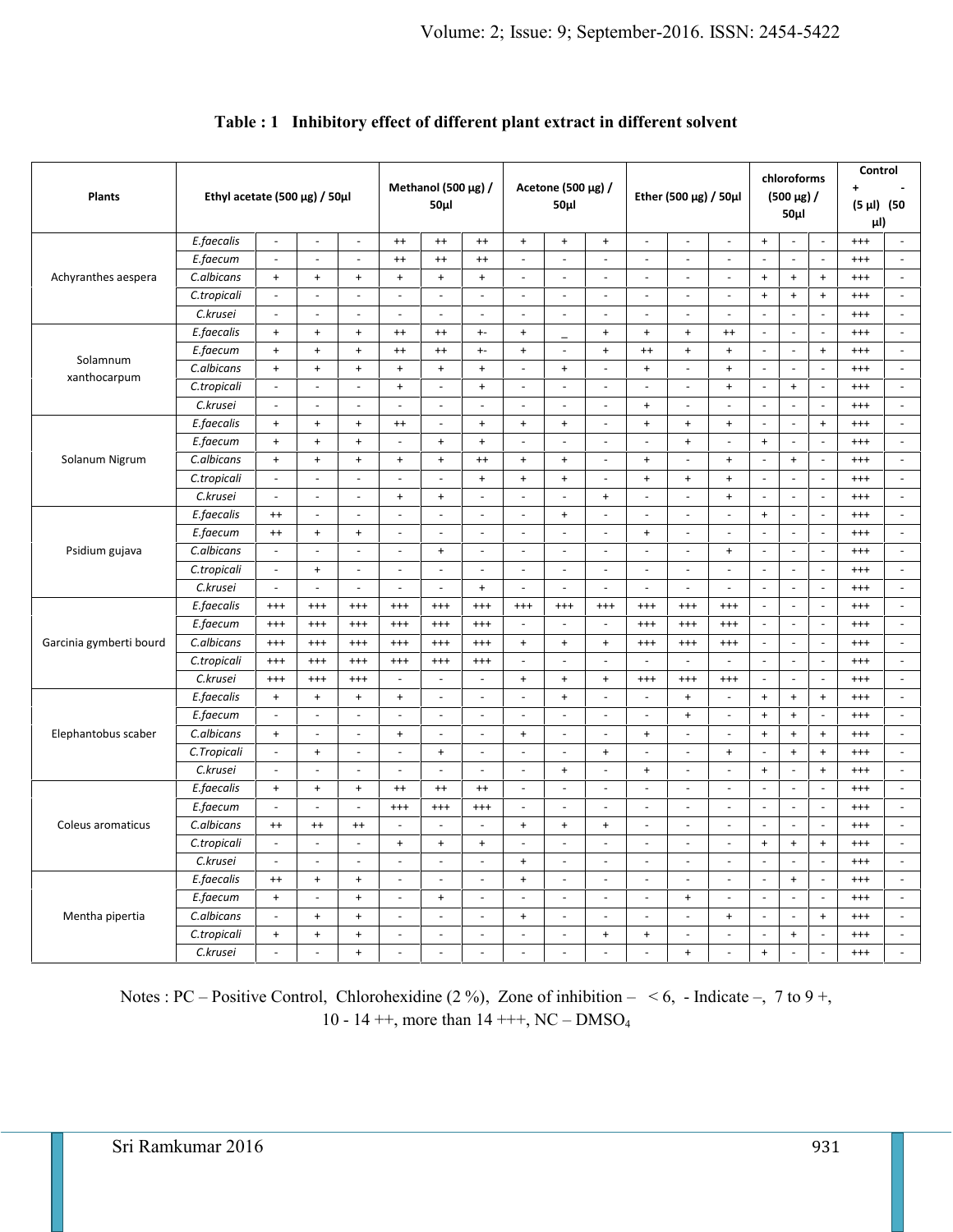| <b>Groups</b>           |             | <b>Bacteria</b> | Fungi       |              |           |  |  |  |  |
|-------------------------|-------------|-----------------|-------------|--------------|-----------|--|--|--|--|
|                         | E. faecalis | E. faecum       | C. albicans | C. tropicali | C. krusei |  |  |  |  |
| <b>Chlorohexidine</b>   | $+++$       | $+++$           | $^{+++}$    | $+++$        | $^{+++}$  |  |  |  |  |
| $(2\%)$                 |             |                 |             |              |           |  |  |  |  |
| <b>Ethyl</b><br>acetate | $+++$       | $+++$           | $+++$       | $+++$        | $+++$     |  |  |  |  |
| extract of G.           |             |                 |             |              |           |  |  |  |  |
| <b>Imberti</b>          |             |                 |             |              |           |  |  |  |  |
| <b>Methanol</b>         | $+++$       | $+++$           | $+++$       | $^{+++}$     |           |  |  |  |  |
| extract of G.           |             |                 |             |              |           |  |  |  |  |
| <b>Imberti</b>          |             |                 |             |              |           |  |  |  |  |
| Acetone                 | $+++$       |                 | $^{+}$      |              | $+$       |  |  |  |  |
| extract of G.           |             |                 |             |              |           |  |  |  |  |
| <b>Imberti</b>          |             |                 |             |              |           |  |  |  |  |
| Petroleum               | $+++$       | $+++$           | $+++$       |              | $+++$     |  |  |  |  |
| ether extract           |             |                 |             |              |           |  |  |  |  |
| of G. Imberti           |             |                 |             |              |           |  |  |  |  |
| <b>Chloroform</b>       |             |                 |             |              |           |  |  |  |  |
| extract of G.           |             |                 |             |              |           |  |  |  |  |
| <b>Imberti</b>          |             |                 |             |              |           |  |  |  |  |

### **Table-2: Antimicrobial activity of different extracts of** *Garcinia imbertibourd*

**[-= Zone of inhibition (<6), +=Zone of inhibition (7 to 9), ++=Zone of inhibition (10-14), +++=Zone of inhibition (14<)]**

### **Figure-1: Identification of** *Sta*

### **Results and Discussion**

The antimicrobial activity of selected medicinal plants (*Achyranthes aespera, Solanum Xanthocarpum solanum nigrum, Psidium guajava, Garcinia gimberti bourd, Elephantobus scaber, Coleus aromaticus, Mentha pipertia*) on *Enterococcus* and *Candida* isolates were tabulated in Table 1. Among the eight medicinal plants, *Garcinia gimbertibourd* has been found to have highest inhibitory effect against oral pathogens (Fig. 1). Medicinal and aromatic plants are used as large scale in medicine against drug resistant bacteria, which are considered one of the most important reasons for lack success of treatment in infectious disease using chemical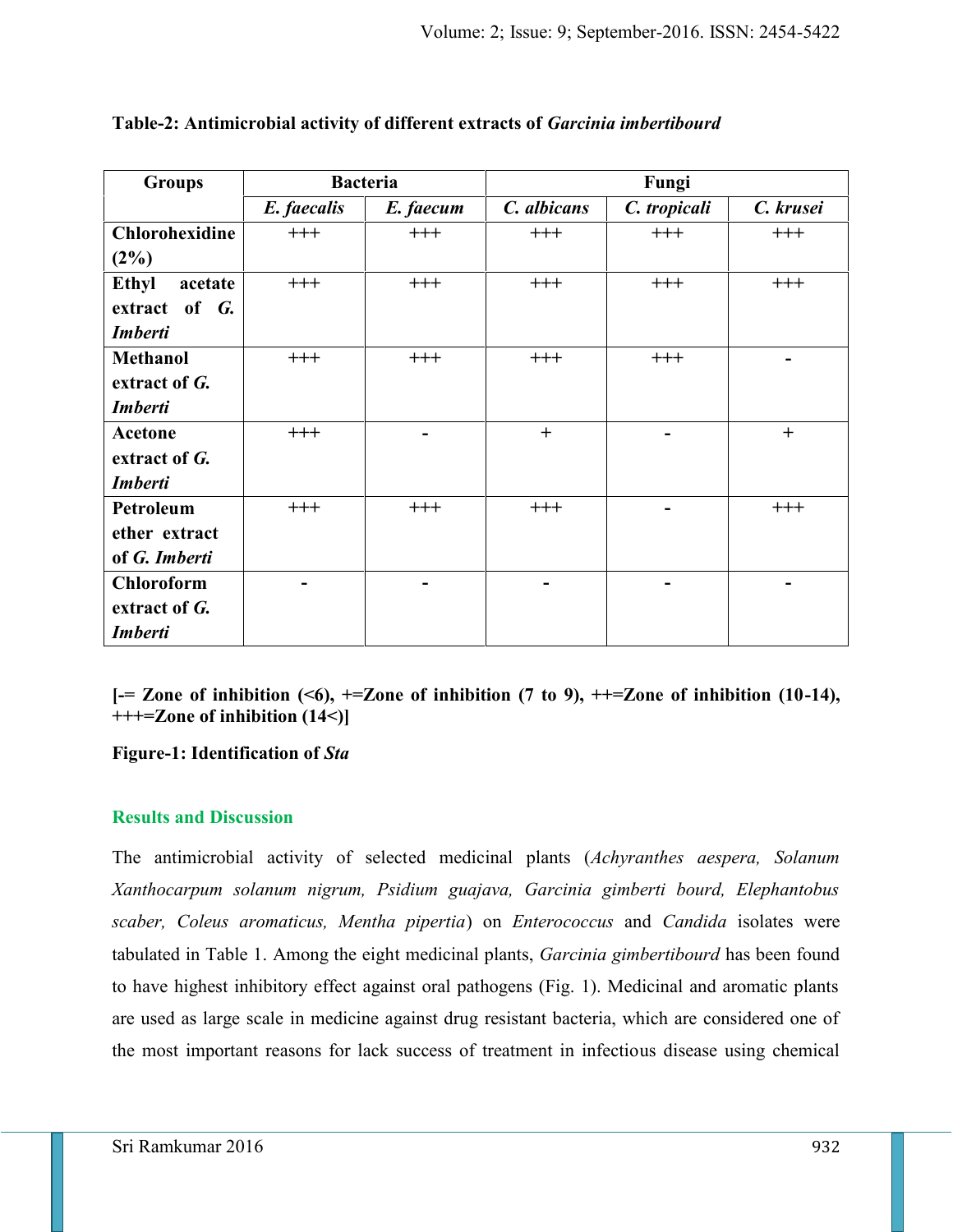drugs (Ayman *et al.,* 2014). Based on the traditional value the present task was carried out on various medicinal plants.

In the present study, ethylacetate, methanol, acetone, ether, hexane was used for the extraction of antimicrobial agents. Among the solvent, ethyl acetate extract, followed by methanol showed promising antimicrobial activity against oral pathogens. Intrinsically the methanolic extract of *Achyranthes aespera* and *Coleus aromaticus* were identically produced the result against the above bacterial isolates. This result was in accordance the observation made previously. Acetone could not be a suitable solvent in extracting polar compounds like phenols due to its nonpolar entity, and it is understood that methanol and ethylacetate extracts contain higher polar compounds than water. Many studies have confirmed that also in other plant species polar solvents produce a higher yield of phenolic concentration compared with the non-polar ones (Trabelsi *et.al.,* 2009).

Methanol, ether extract of *Solanum santhacarpum* showed moderate activity on oral pathogens when compared to other extract. In the present study, hexane also showed significant activity against oral pathogens. This result was similar to that of previous report on various solvent on the extraction of antimicrobial compounds from medicinal plants. The hexane extract of *Garcinia gimberti bourd* highly coincided with previous results with other medicinal plants. The suitable solvent for extracting active compounds should be selected carefully because the extracted compound will be based on the type of solvents used (Zarnowski and Suzuki 2004).

A polar solvent will isolate polar compound and non-polar solvent will extract non-polar compound thus different solvents will yield different extracts and extract composition. The highest yield is commonly achieved by using methanol or ethanol and their mixture with water. Generally, ethanol and water are widely used solvents due to their low toxicity and high extraction yield and in advances their polarity can be modulated by mix them at selected ratio (Franco *et al.,* 2008). Methanolic extact of *Psidium gujava* and *Solanum nigrum* were exihibited moderate and unsatisfactory results on isolates respectively. But it is agreed with the similar studies (Chetia *et al.,* 2014). In *Elephantobus scaber*, the ethyl acetate extract showed moderate antimicrobial activity against various bacteria (Avanri and Neela, 2005).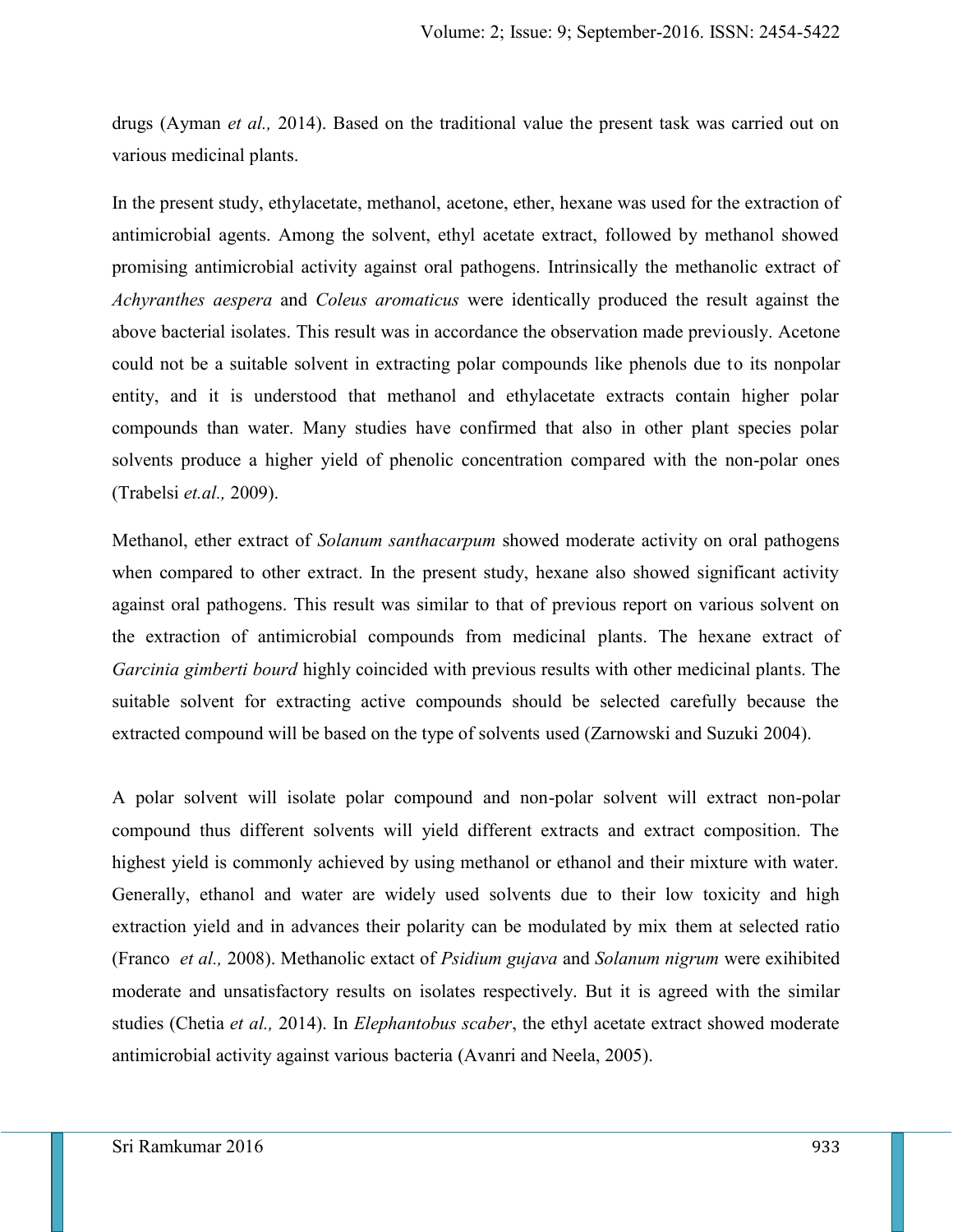In India, species of *Garcinia* grow extensively in semiwild state, in the Konkan region of Maharashtra, Goa, coastal areas of Karnataka and Kerala, and evergreen forests of Assam, Khasi, Jantia hills, Nagaland, West Bengal, and Gujarat. Some species like *Garcinia cambogia*, *G. indica*, and *G. cowa* are cultivated in certain parts of India. *G. pedunculata*, *G. kydia*, *G. cowa*, and *G. lanceaefolia* are the most important species in north eastern parts of India (Utpala and Nandakishore, 2014). *Garcinia* sp. was included under the list of endangered species of medicinal plants of South India (Rajashakaran and Ganeshan, 2002). In recent years, researchers obtained more than 120 caged xanthones from plants of the *Garcinia* species, and most of them exhibited various potentially useful biological activities, such as anti-HIV-1, antibacterial, anticancer, anti-inflammatory, and neurotrophic activities (Anantachoke *et al.,* 2012). The ethyl acetate extract of *Garcinia gimberti bourd* showed maximum inhibitory action on *Enterococcus* sp. than that of *Candida* sp. The candidate and the extract of *Garcinia gimberti bourd* may have great application in the treatment of endodontic infection.

#### **Conclusion**

From this study it can be concluded that *Garciniagimberti bourd* indeed exhibits a potent activity on both Enterococcus and Candida species. But more research needs to be done to evaluate the cytotoxicity and safety problems of this plant extract prior to recommend as an endodontic irrigant or intracanal medicament.

#### **References**

Anantachoke N *et al.,* 2012 Xanthones: chemistry and biology. Phar Biol. 50(1): 8-9

Avanri, K. Neela S 2005 A study of antimicrobial activity of Elephantobus Scaber. J. Pharmacol. 37(2): 126-128

Ayman, Almariri and Mazen Safi 2014 In vitro antimicrobial activity of several plant extract and oil against some gram negative bacteria. Iran J. Med. Sci. 39(1): 36-43

Chetia. J *et.al.,* 2014 Phenolic content, anti oxidant and anti microbial activity and nutritive value of young twig of Psidium Guava Linn from Dibrugarh, Assam. Int. J. Pharm & Pharmaceutical Sci. 6(2): 0975-1491